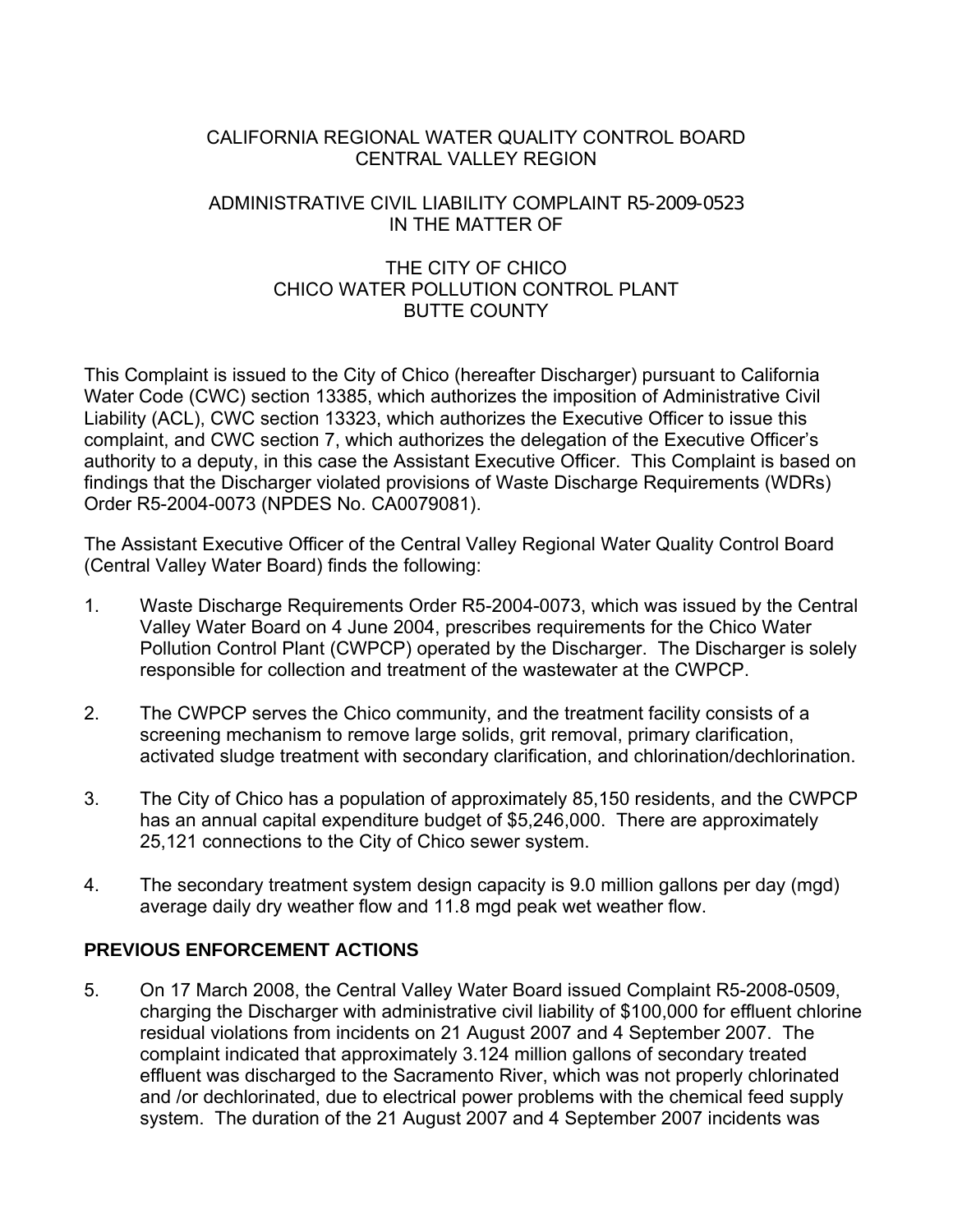approximately 11 hours. On 2 December 2008, the Central Valley Water Board adopted Administrative Civil Liability Order No. R5-2008-0593, requiring the Discharger to submit a check for \$31,981 to the Regional Board, and complete a Supplemental Environmental Project (SEP) for the remaining amount of the Order (\$68,019). The SEP consists of a Water Quality and Citizen Monitoring Program for the Big Chico Creek drainage. The SEP will be completed by 1 April 2010.

- 6. On 15 May 2007, the Central Valley Water Board issued Complaint R5-2007-0512. Pursuant to CWC section 13385(h), a mandatory penalty of \$3,000 was imposed due to effluent chlorine residual violations from an incident on 9 December 2006. The complaint indicated that approximately 388,180 gallons of effluent was discharged to the Sacramento River, which was not properly chlorinated and /or dechlorinated, due to electrical power problems with the chemical feed supply system. The Discharger paid the Complaint and the Central Valley Water Board considers the matter resolved.
- 7. The Discharger has settled four other ACL Complaints since November 2000, totaling \$39,000.

## **DISCHARGE VIOLATIONS**

8. WDRs Order R5-2004-0073 contains the following Discharge Prohibition:

Discharge Prohibition A.1:

1. Discharge of treated wastewater at allocation or in a manner different from that described in Findings Nos. 2, 3 and 4 is prohibited.

Finding No. 4:

The treatment system consists of screening for removal of large solids, grit removal, primary clarification, activated sludge treatment with secondary clarification, and chlorination/dechlorination.

### 16/17 May Violation

- 9. On 16 May 2008, sodium hypochlorite tanks at the CWPCP were changed out in the evening. Sometime after the crew went home for day, these tanks lost prime and ceased discharging sodium hypochlorite to the chlorine contact basin. Sodium hypochlorite treatment is an important part of the disinfection process that disinfects the secondary wastewater (removing pathogens/coliform) prior to the dechlorination process.
- 10. The Supervisory Control and Data Acquisition (SCADA) system did not indicate an alarm condition because the "set-point" was set at 0.00 mg/L of chlorine. The continuous residual chlorine analyzer "flat-line" at 0.1 mg/L of chlorine, therefore it did not trigger an alarm. The sodium hyprochlorite was not being discharged to the chlorine contact basin from 5:00pm (16 May 2008) to 7:40am (17 May 2008). By 5:40 pm (16 May 2008) sodium hyprochlorite was not present in the effluent flow. When the operator on weekend duty noticed the absence of residual chlorine in the initial residual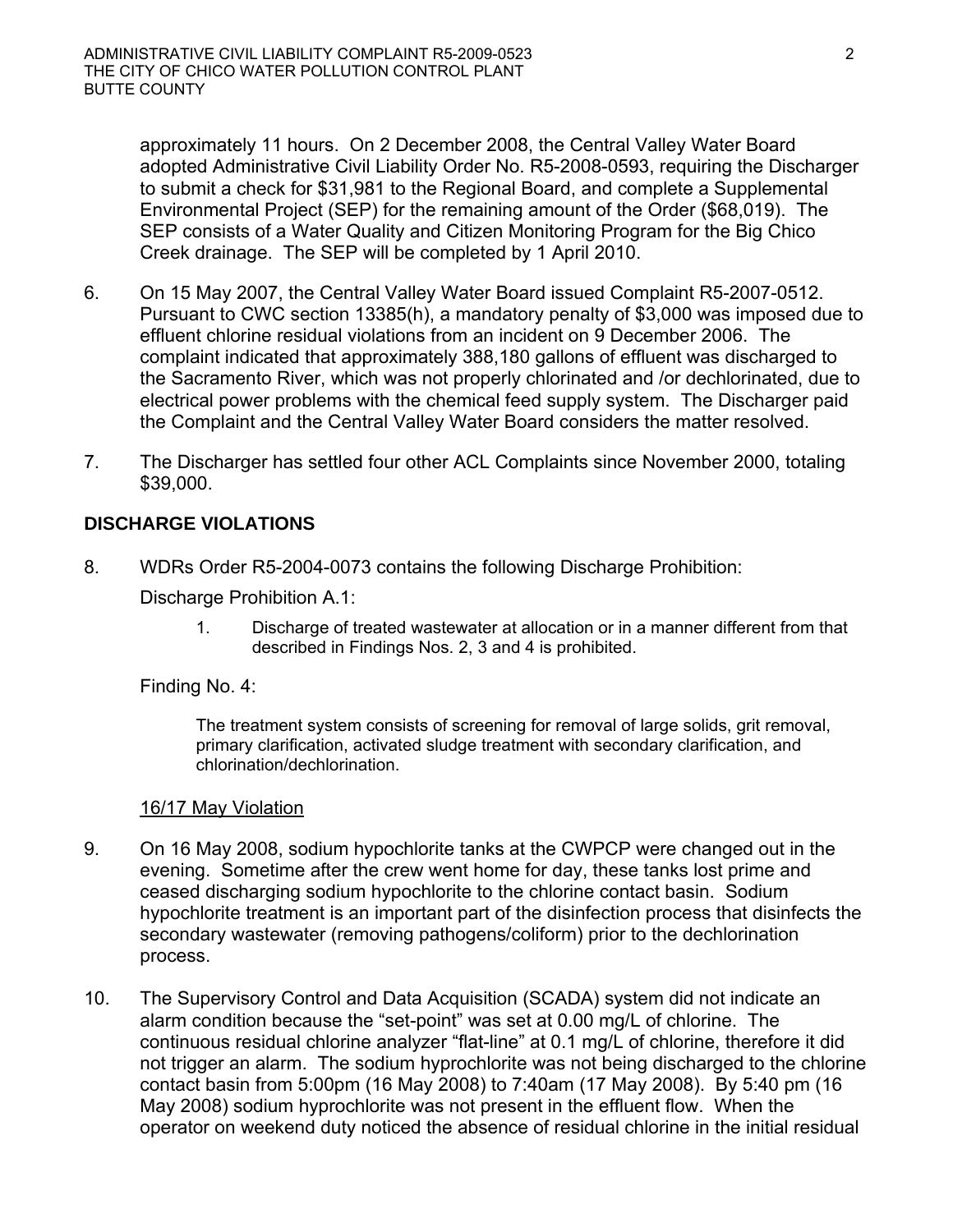chlorine analyzer, he immediately began diverting the flow to the emergency holding pond. On 18 May 2008, the Discharger notified the Central Valley Water Board of the incident. On 19 May 2008, the discharger collected a sample of the wastewater that was stored in the emergency treatment ponds (after being diverted on 17 May 2008), and the results indicated >1,600 MPN/100 mL of total coliform.

11. Approximately 4.7 million gallons of secondary treated effluent that did not receive any disinfection with sodium hypochlorite was discharged to the Sacramento River over a 16-hour timeframe between 16 May 2008 and 17 May 2008, in violation of WDRs Order R5-2004-0073, Discharge Prohibition A.1.

### 15 June 2008 Incident

- 12. On 15 June 2008, a malfunctioning programmable logic controller (PLC) in the chemical feed building caused a significant amount of flow to be discharged without receiving full treatment, in violation of WDRs Order R5-2004-0073, Discharge Prohibition A.1. The PLC was cycling on and off every couple of seconds. This caused the chemical feed pumps to remain off due to the lack of a continuous signal from the PLC. The malfunction caused the sodium hypochlorite and the sodium bisulfite pumps to stop feeding chemicals to the secondary treated unit. When the PLC malfunctioned, the alarm dialer initiated an alarm call out sequence to the plant operators. The plant operator diverted the effluent to the plant emergency storage ponds approximately 23 minutes after the pumps had been shut down.
- 13. Approximately 113,000 gallons of secondary treated effluent that did not receive any disinfection with sodium hypochlorite was discharged to the Sacramento River for a 23 minute time span in which the plant effluent decreased from 1.92 mg/L of chlorine to 1.58 mg/L of chlorine. The maximum daily residual chlorine (based on 1-hr averages) for the incident was 0.08 mg/L of chlorine.

### **REGULATORY CONSIDERATIONS**

14. CWC section 13385 states, in relevant part:

(a) Any person who violates any of the following shall be liable civilly in accordance with this section:

… (2) Any waste discharge requirements or dredged or fill material permit issued pursuant to this chapter or any water quality certification issued pursuant to Section 13160.

(c) Civil liability may be imposed administratively by the state board or a regional board pursuant to Article 2.5 (commencing with Section 13323) of Chapter 5 in an amount not to exceed the sum of both the following:

(1) Ten thousand dollars (\$10,000) for each day in which the violation occurs.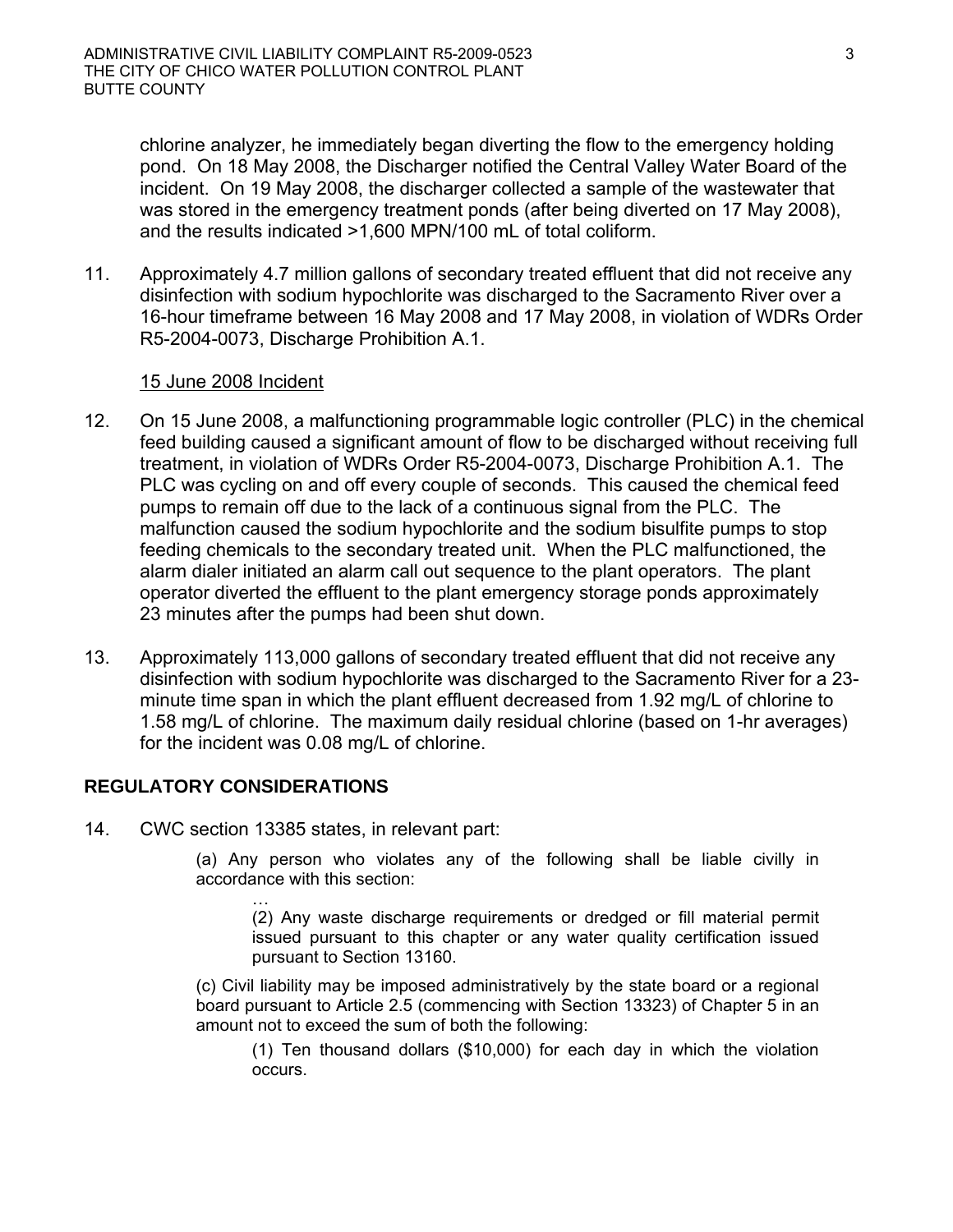(2) Where there is a discharge, any portion of which is not susceptible to cleanup or is not cleaned up, and the volume discharged but not cleaned up exceeds 1,000 gallons, an additional liability not to exceed ten dollars (\$10) times the number of gallons by which the volume discharged but not cleaned up exceeds 1,000 gallons.

- 15. The maximum administrative civil liability which can be imposed by the Central Valley Water Board under CWC section 13385 is \$10,000 per day per violation plus \$10 per gallon discharged in excess of 1,000 gallons not subject to clean up. As stated in Findings Nos. 11 and 13, a total of approximately 4.813 million gallons of undisinfected secondary treated wastewater were discharged to the Sacramento River on 16 and 17 of May and 15 June. Therefore, the maximum administrative civil liability is \$30,000 (3 days times \$10,000 per day of violation) plus \$48,119,000 (4.813 million gallons minus 1,000 gallons for each discharge not subject to cleanup multiplied by \$10 per gallon), for a **total maximum liability of \$48,149,000**.
- 16. CWC section 13385(h) states,

(h)(1) Notwithstanding any other provision of this division, and except as provided in subdivisions  $(i)$ ,  $(k)$ , and  $(l)$ , a mandatory minimum penalty of three thousand dollars (\$3,000) shall be assessed for each serious violation.

(2) For the purposes of this section, a "serious violation" means any waste discharge that violates the effluent limitations contained in the applicable waste discharge requirements for a Group II pollutant, as specified in Appendix A to Section 123.45 of Title 40 of the Code of Federal Regulations, by 20 percent or more or for a Group I pollutant, as specified in Appendix A to Section 123.45 of Title 40 of the Code of Federal Regulations, by 40 percent or more.

17. WDRs Order R5-2004-0073 contains the following effluent limitations that were violated by the Discharger by discharging partially-treated wastewater to the Sacramento River:

### Effluent Limitation B.1:

1. Effluent shall not exceed the following limits at Discharge 001:

| <b>Constituents</b>                                               | <u>Units</u>          | Monthly<br>Average | Weekly<br>Average | Monthly<br>Median | 4-dav<br>Average | Dailv<br>Maximum |
|-------------------------------------------------------------------|-----------------------|--------------------|-------------------|-------------------|------------------|------------------|
| <b>Chlorine Residual</b>                                          | mq/L                  | $- -$              | $- -$             | $- -$             | 0.01             | $0.02^c$         |
| <b>Total Coliform</b><br>Organisms<br>$\sim$ $\sim$ $\sim$ $\sim$ | <b>MPN/10</b><br>0 ml | $- -$              | $- -$             | 23                | $-$              | 500              |

*c - 1-hour average* 

18. Chlorine residual is a group II pollutant under 40 CFR 123.45, and the measured exceedances for the 15 June 2008 violation is a serious violation (instantaneous reading of 1.58 mg/L of chlorine, with a daily calculated maximum of 0.08 mg/L (max 1-hr average), and is therefore subject to a **mandatory minimum penalty of \$3,000**.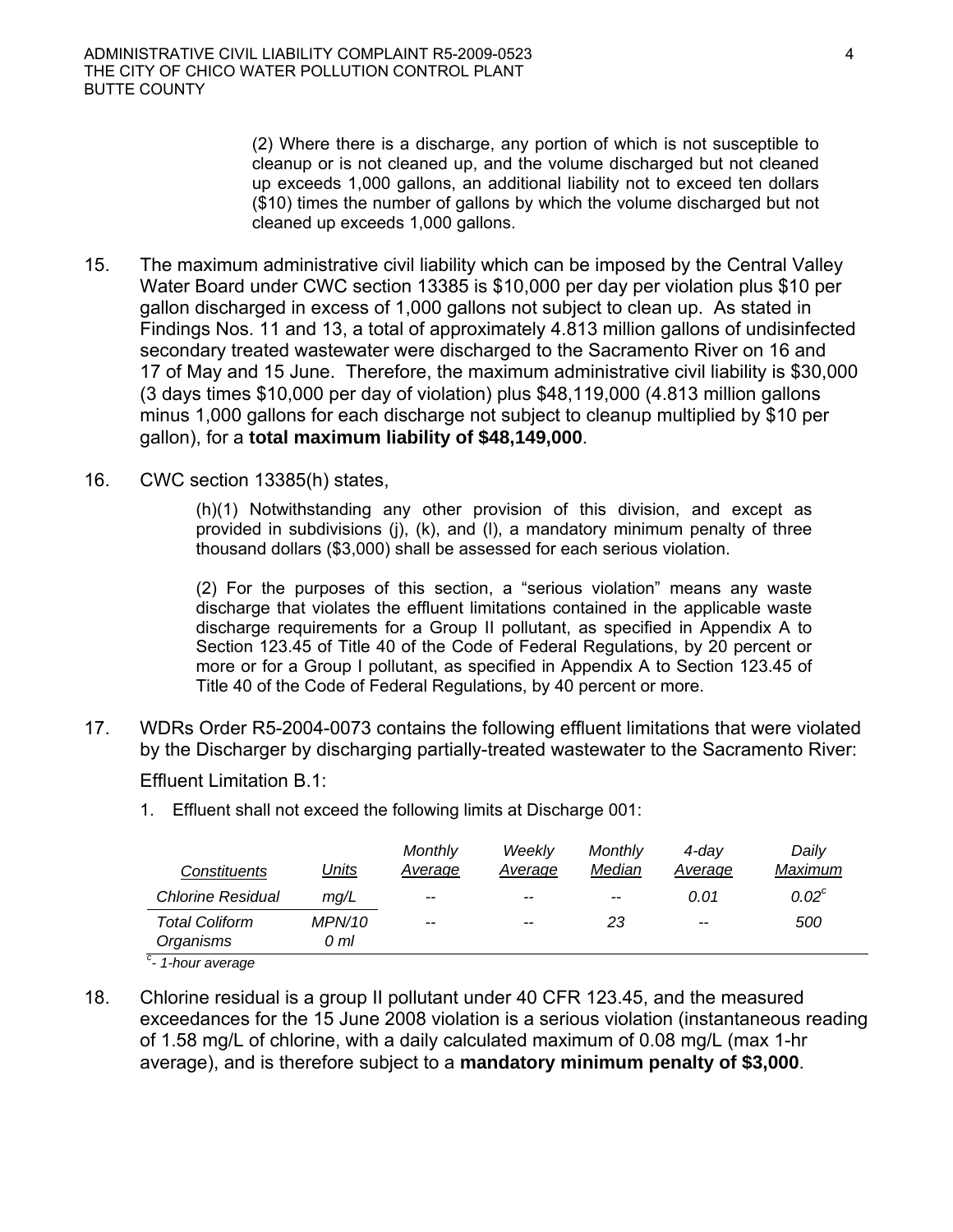19. CWC section 13385(e) states:

In determining the amount of any liability imposed under this section, the regional board, the state board, or the superior court, as the case may be, shall take into account the nature, circumstances, extent, and gravity of the violation or violations, whether the discharge is susceptible to cleanup or abatement, the degree of toxicity of the discharge, and, with respect to the violator, the ability to pay, the effect on its ability to continue its business, any voluntary cleanup efforts undertaken, any prior history of violations, the degree of culpability, economic benefit or savings, if any, resulting from the violation, and other matters that justice may require. At a minimum, liability shall be assessed at a level that recovers the economic benefits, if any, derived from the acts that constitute the violation.

- 20. Pursuant to CWC section 13385(e), the minimum administrative civil liability the Board may impose is equivalent to the economic benefit accrued by the Discharger for not implementing management and/or physical improvements necessary to prevent the discharges. The 4.813 million-gallon discharges were the result of the Discharger's failure to provide adequate control measures to prevent fluctuations of the programmable logic controller and/or the SCADA system properly registering alarms due to the low residual alarm point on the residual chlorine analyzer. The administrative civil liability is primarily based on the gallons discharged, with acknowledgement that the liability is at least as much as the amount that the City of Chico saved in one year by not hiring an after hours operator. It is estimated that if personnel were onsite during the peak flow periods, they would have been able to divert the flow of effluent to the threeholding/oxidation ponds instead of the Sacramento River. If an after hours operator were onsite, they could have addressed the violation in a timely matter. It is estimated that the Discharger may have saved at least **\$52,657 - \$70,565** by not taking the actions required to prevent the violations described in this Complaint. This savings is based on a cost estimate of providing for a Grade III WWTP operator. This operator could have been present during the non-working hours of the CWPCP (evenings and weekends). Cost estimates have been obtained from a City of Chico 2007-2008 Summary of Salaries. This indicates an annual salary of approximately \$52,657.00 to \$70,565.42 per year for a WWTP Operator Grade III to be at the plant and to take action when alarm conditions occur and/or when the alarm system malfunctions. Pursuant to Title 23, Division 3. Chapter 26, California Code of Regulations, Section 3680, Grades of Operator Certification, (l) In Class II, III, and IV plants, supervisors and shift supervisors shall possess valid operator certificates no more than one grade lower than the class of plant operated. The Plant is a Grade IV wastewater treatment plant, therefore a Grade III Operator as a shift supervisor on weekend and evenings. Therefore, the minimum liability for the two occurrences is at least \$52,657 to \$70,565.
- 21. On 3 June 2008, the Discharger submitted information regarding the expansion of the City of Chico Water Pollution Control Plant. During this expansion project, several items will be added to prevent non-disinfected effluent from discharging to the Sacramento River. Some of the improvements will be: installation of two new sodium hyprochlorite storage tanks, installing flow meters on the chemical feed pumps, and installing an automatic diversion gate to divert flow from the Sacramento River to the effluent storage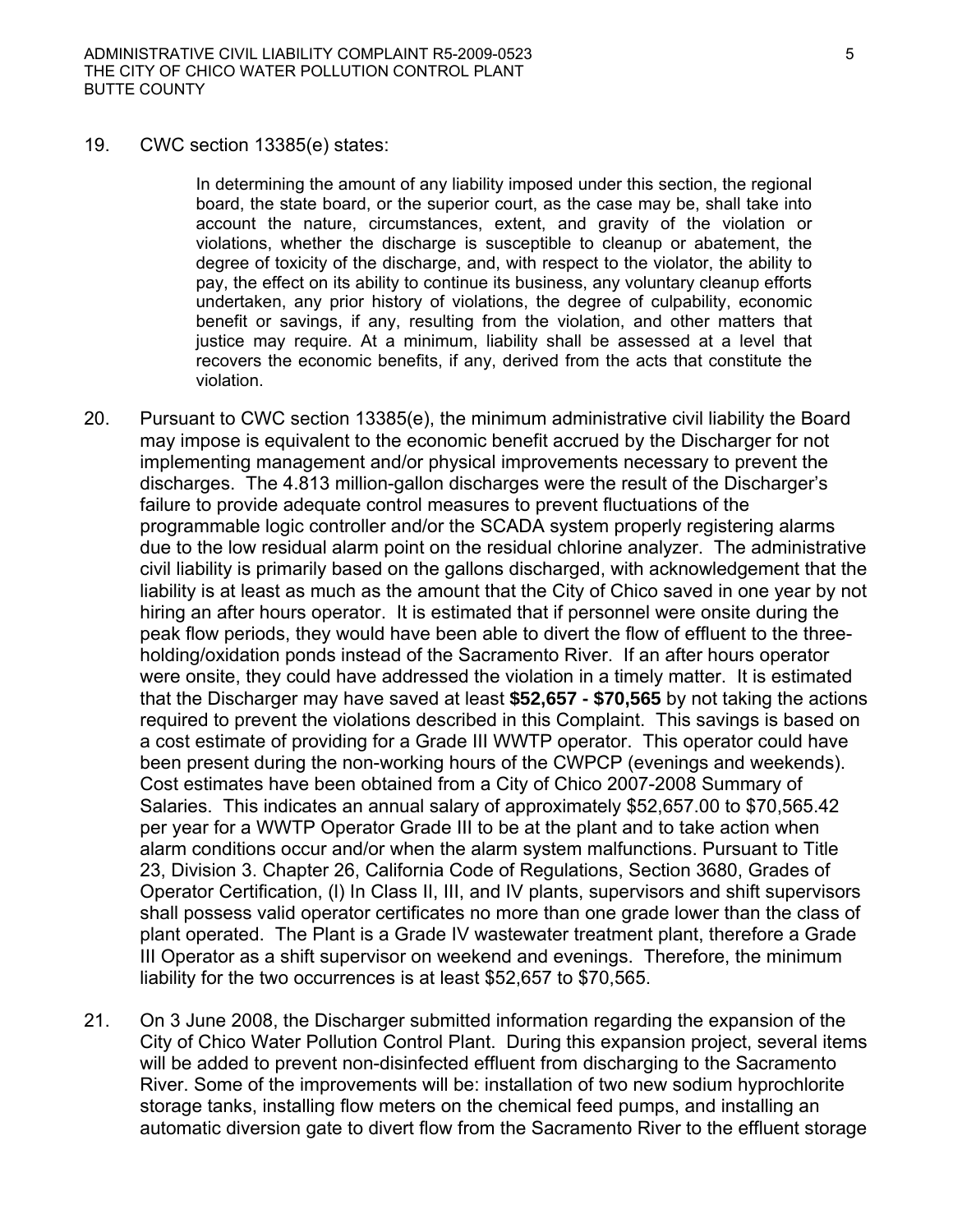ponds if the effluent is not within permit effluent limitations. Additional flow alarms will also be installed as part of the plant expansion. The expansion activities have already started, and will be complete by 16 November 2009. The total expansion budget is approximately \$38.6 million.

22. Issuance of this Administrative Civil Liability Complaint to enforce CWC Division 7, Chapter 5.5 is exempt from the provisions of the California Environmental Quality Act (Pub. Resources Code section 21000 et seq.), in accordance with California Code of Regulations, title 14, section 15321(a)(2).

### **THE CITY OF CHICO, CHICO WATER POLLUTION CONTROL PLANT IS HEREBYGIVEN NOTICE THAT:**

- 1. The Assistant Executive Officer of the Central Valley Water Board proposes that the Discharger be assessed an Administrative Civil Liability in the amount of **one hundred and fifty-three thousand dollars (\$153,000)**.
- 2. A hearing on this matter will be held at the Central Valley Water Board meeting scheduled on **11/12 June 2009**, unless the Discharger does either of the following by **16 April 2009**:
	- a) Waives the hearing by completing the attached form (checking off the box next to item #4) and returning it to the Central Valley Water Board, along with payment for the proposed civil liability of **one hundred and fifty-three thousand dollars (\$153,000)**; or
	- b) Agrees to enter into settlement discussions with the Central Valley Water Board and requests that any hearing on the matter be delayed by signing the enclosed waiver (checking off the box next to item #5) and returning it to the Central Valley Water Board along with a letter describing the issues to be discussed.
- 3. If a hearing on this matter is held, the Central Valley Water Board will consider whether to affirm, reject, or modify the proposed Administrative Civil Liability, or whether to refer the matter to the Attorney General for recovery of judicial civil liability.

original signed by

JAMES C. PEDRI, Assistant Executive Officer

17 March 2009

(Date)

GC: sae